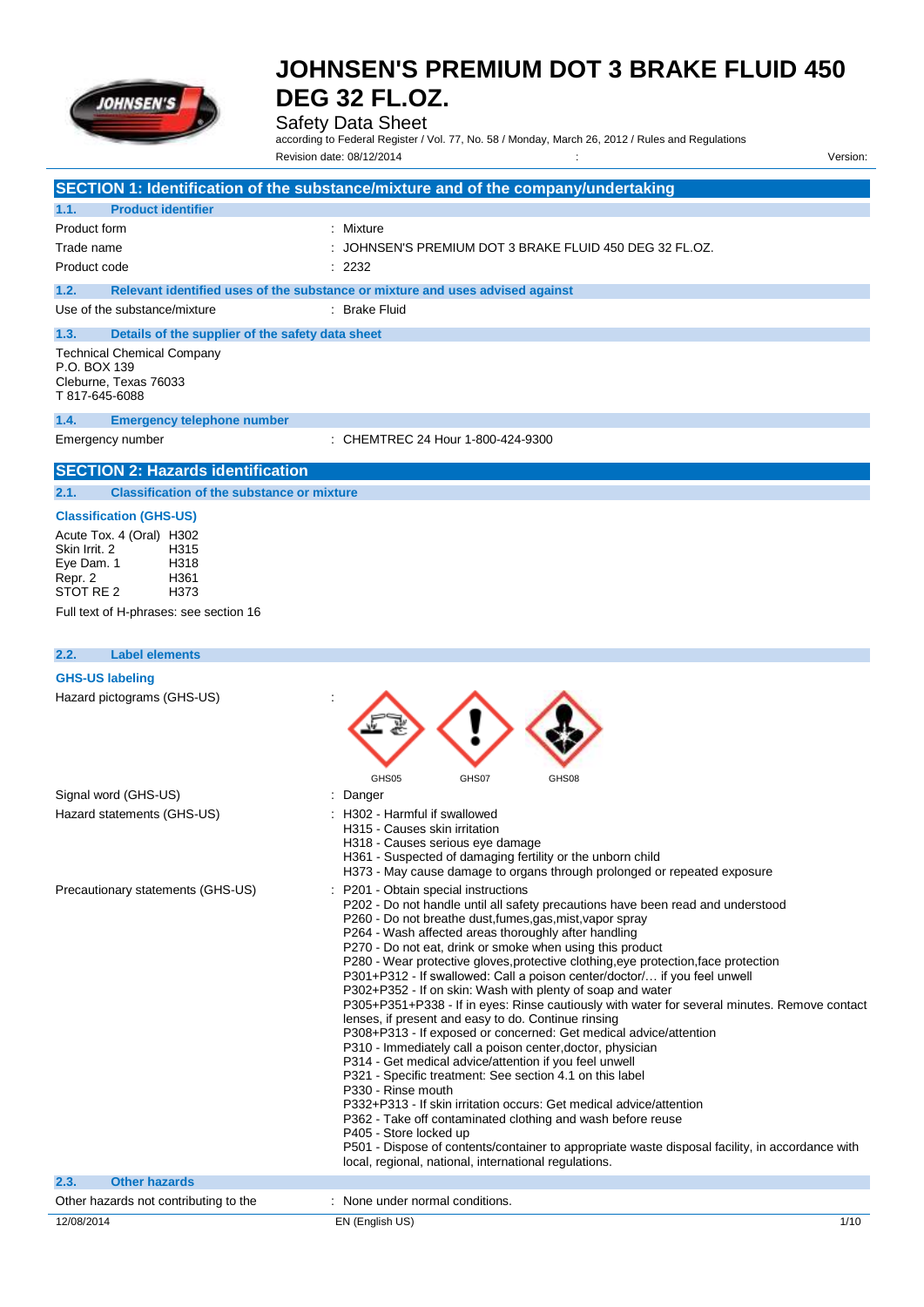Safety Data Sheet

according to Federal Register / Vol. 77, No. 58 / Monday, March 26, 2012 / Rules and Regulations

### classification

### **2.4. Unknown acute toxicity (GHS-US)**

### No data available

## **SECTION 3: Composition/information on ingredients**

#### **3.1. Substance**

#### Not applicable

| 3.2.<br><b>Mixture</b>                                    |                           |          |                                     |
|-----------------------------------------------------------|---------------------------|----------|-------------------------------------|
| <b>Name</b>                                               | <b>Product identifier</b> | $\%$     | <b>Classification (GHS-US)</b>      |
| triethylene glycol monomethyl ether                       | (CAS No) 112-35-6         | $5 - 50$ | Not classified                      |
| triethyleneglycol monoethyl ether                         | (CAS No) 112-50-5         | $5 - 50$ | Not classified                      |
| triethylene glycol monobutyl ether                        | (CAS No) 143-22-6         | $5 - 50$ | Eye Dam. 1, H318                    |
| 3,6,9,12-tetraoxahexadecane-1-ol                          | (CAS No) 1559-34-8        | $5 - 20$ | Not classified                      |
| polyethylene glycol 200-600                               | (CAS No) 25322-68-3       | $5 - 20$ | Not classified                      |
| 2-(2-butoxyethoxy)ethanol                                 | (CAS No) 112-34-5         | $5 - 20$ | Eye Irrit. 2A, H319                 |
| tetraethylene glycol monomethyl ether                     | (CAS No) 23783-42-8       | $5 - 20$ | Not classified                      |
| oxirane, 2-methyl-, polymer with oxirane, monobutyl ether | (CAS No) 9038-95-3        | $5 - 20$ | Not classified                      |
| POLYALKYLENE GLYCOL MONOBUTYL ETHER                       | (CAS No) 9004-77-7        | $5 - 20$ | Not classified                      |
| diethylene glycol                                         | (CAS No) 111-46-6         | $5 - 15$ | STOT RE 2, H373                     |
| diethylene glycol monomethyl ether                        | (CAS No) 111-77-3         | < 5      | Flam. Lig. 4, H227<br>Repr. 2, H361 |
| diethyleneglycolmonoethyl ether                           | (CAS No) 111-90-0         | < 5      | Eye Irrit. 2A, H319                 |
| TRADE SECRET INHIBITOR PACKAGE                            | (CAS No) TRADE SECRET     | $<$ 3    | Not classified                      |

## **SECTION 4: First aid measures**

| 4.1.<br><b>Description of first aid measures</b>                    |                                                                                                                                                                               |
|---------------------------------------------------------------------|-------------------------------------------------------------------------------------------------------------------------------------------------------------------------------|
| First-aid measures general                                          | Never give anything by mouth to an unconscious person. IF exposed or concerned: Get medical<br>advice/attention.                                                              |
| First-aid measures after inhalation                                 | Assure fresh air breathing. Allow the victim to rest.                                                                                                                         |
| First-aid measures after skin contact                               | Wash with plenty of soap and water. Wash contaminated clothing before reuse. If skin irritation<br>occurs: Get medical advice/attention.                                      |
| First-aid measures after eye contact                                | Rinse cautiously with water for several minutes. Remove contact lenses, if present and easy to<br>do. Continue rinsing. Immediately call a POISON CENTER or doctor/physician. |
| First-aid measures after ingestion                                  | Rinse mouth. Do NOT induce vomiting. Obtain emergency medical attention. Call a POISON<br>CENTER/doctor/physician if you feel unwell.                                         |
| 4.2.<br>Most important symptoms and effects, both acute and delayed |                                                                                                                                                                               |
| Symptoms/injuries                                                   | Suspected of damaging fertility or the unborn child. Causes damage to organs.                                                                                                 |
| Symptoms/injuries after skin contact                                | Causes skin irritation.                                                                                                                                                       |
| Symptoms/injuries after eye contact                                 | Causes serious eye damage.                                                                                                                                                    |
| Symptoms/injuries after ingestion                                   | Swallowing a small quantity of this material will result in serious health hazard.                                                                                            |
| 4.3.                                                                | Indication of any immediate medical attention and special treatment needed                                                                                                    |
| No additional information available                                 |                                                                                                                                                                               |
| <b>SECTION 5: Firefighting measures</b>                             |                                                                                                                                                                               |
| 5.1.<br><b>Extinguishing media</b>                                  |                                                                                                                                                                               |
| Suitable extinguishing media                                        | : Foam. Dry powder. Carbon dioxide. Water spray. Sand.                                                                                                                        |
| Unsuitable extinguishing media                                      | Do not use a heavy water stream.                                                                                                                                              |
|                                                                     |                                                                                                                                                                               |
| 5.2.<br>Special hazards arising from the substance or mixture       |                                                                                                                                                                               |
| No additional information available                                 |                                                                                                                                                                               |
| 5.3.<br><b>Advice for firefighters</b>                              |                                                                                                                                                                               |
| Firefighting instructions                                           | : Use water spray or fog for cooling exposed containers. Exercise caution when fighting any<br>chemical fire. Prevent fire-fighting water from entering environment.          |
| Protection during firefighting                                      | : Do not enter fire area without proper protective equipment, including respiratory protection.                                                                               |
| <b>SECTION 6: Accidental release measures</b>                       |                                                                                                                                                                               |
| 6.1.                                                                | Personal precautions, protective equipment and emergency procedures                                                                                                           |
| General measures                                                    | : Remove ignition sources.                                                                                                                                                    |
| 6.1.1.<br>For non-emergency personnel                               |                                                                                                                                                                               |
| Protective equipment                                                | : Gloves. Safety glasses.                                                                                                                                                     |
| Emergency procedures                                                | : Evacuate unnecessary personnel.                                                                                                                                             |
|                                                                     |                                                                                                                                                                               |
| 12/08/2014                                                          | 2/10<br>EN (English US)                                                                                                                                                       |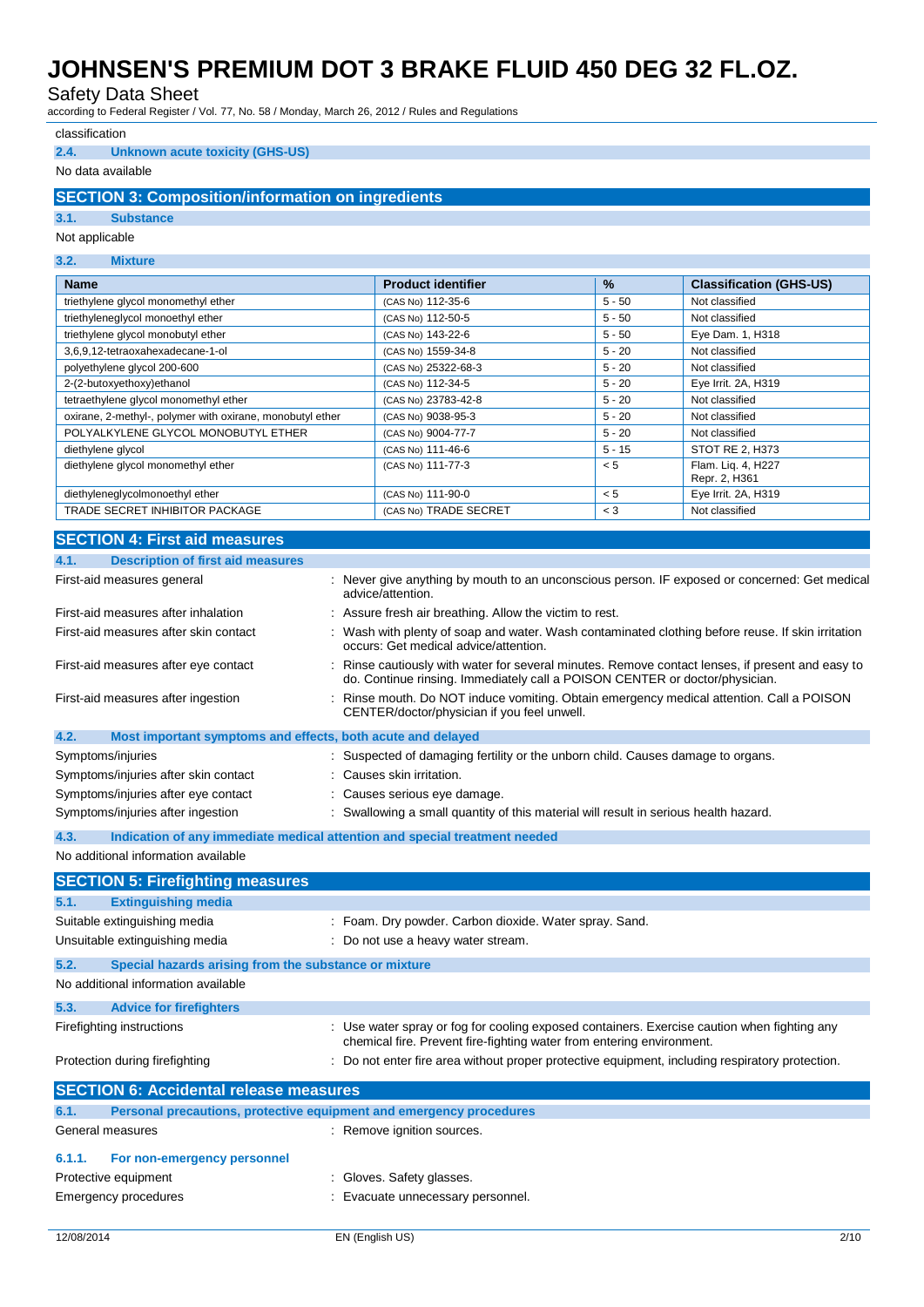Safety Data Sheet

according to Federal Register / Vol. 77, No. 58 / Monday, March 26, 2012 / Rules and Regulations

| 6.1.2.                                                                                                  | For emergency responders                                                                                        |  |                                                                                                                                                   |
|---------------------------------------------------------------------------------------------------------|-----------------------------------------------------------------------------------------------------------------|--|---------------------------------------------------------------------------------------------------------------------------------------------------|
|                                                                                                         | Protective equipment                                                                                            |  | Equip cleanup crew with proper protection.                                                                                                        |
|                                                                                                         | Emergency procedures                                                                                            |  | : Ventilate area.                                                                                                                                 |
| 6.2.                                                                                                    | <b>Environmental precautions</b>                                                                                |  |                                                                                                                                                   |
| Prevent entry to sewers and public waters. Notify authorities if liquid enters sewers or public waters. |                                                                                                                 |  |                                                                                                                                                   |
| 6.3.                                                                                                    | Methods and material for containment and cleaning up                                                            |  |                                                                                                                                                   |
| For containment                                                                                         |                                                                                                                 |  | : Dam up the liquid spill.                                                                                                                        |
|                                                                                                         | Methods for cleaning up                                                                                         |  | : Soak up spills with inert solids, such as clay or diatomaceous earth as soon as possible. Collect<br>spillage. Store away from other materials. |
| 6.4.                                                                                                    | <b>Reference to other sections</b>                                                                              |  |                                                                                                                                                   |
| - - - - - -                                                                                             | the contract of the contract of the contract of the contract of the contract of the contract of the contract of |  |                                                                                                                                                   |

See Heading 8. Exposure controls and personal protection.

| <b>SECTION 7: Handling and storage</b>                               |                                                                                                                                                                                                                                                                                                                                                                    |
|----------------------------------------------------------------------|--------------------------------------------------------------------------------------------------------------------------------------------------------------------------------------------------------------------------------------------------------------------------------------------------------------------------------------------------------------------|
| <b>Precautions for safe handling</b><br>7.1.                         |                                                                                                                                                                                                                                                                                                                                                                    |
| Precautions for safe handling                                        | Wash hands and other exposed areas with mild soap and water before eating, drinking or<br>smoking and when leaving work. Provide good ventilation in process area to prevent formation of<br>vapor. Obtain special instructions . Do not handle until all safety precautions have been read and<br>understood. Avoid breathing dust, fume, gas, mist, vapor spray. |
| Hygiene measures                                                     | : Do not eat, drink or smoke when using this product. Wash affected areas thoroughly after<br>handling.                                                                                                                                                                                                                                                            |
| 7.2.<br>Conditions for safe storage, including any incompatibilities |                                                                                                                                                                                                                                                                                                                                                                    |
| Technical measures                                                   | : Proper grounding procedures to avoid static electricity should be followed.                                                                                                                                                                                                                                                                                      |
| Storage conditions                                                   | : Keep only in the original container in a cool, well ventilated place away from : Keep container<br>closed when not in use.                                                                                                                                                                                                                                       |
| Incompatible products                                                | : Strong bases. Strong acids.                                                                                                                                                                                                                                                                                                                                      |
| Incompatible materials                                               | Sources of ignition. Direct sunlight.                                                                                                                                                                                                                                                                                                                              |
| Chasifie and usafal<br>72                                            |                                                                                                                                                                                                                                                                                                                                                                    |

### **7.3. Specific end use(s)**

# Follow Label Directions.

# **SECTION 8: Exposure controls/personal protection**

### **8.1. Control parameters**

**8.2. Exposure controls**

| 2-(2-butoxyethoxy)ethanol (112-34-5) |                  |        |
|--------------------------------------|------------------|--------|
| USA ACGIH                            | ACGIH TWA (ppm)  | 10 ppm |
| USA ACGIH                            | ACGIH STEL (ppm) | 10 ppm |

| Appropriate engineering controls<br>Personal protective equipment | : Local exhaust venilation, vent hoods.<br>: Gloves. Safety glasses. Avoid all unnecessary exposure. |
|-------------------------------------------------------------------|------------------------------------------------------------------------------------------------------|
|                                                                   |                                                                                                      |
| Hand protection                                                   | Wear protective gloves.<br>÷                                                                         |
| Eye protection                                                    | : Chemical goggles or safety glasses.                                                                |
| Skin and body protection                                          | : Wear suitable protective clothing.                                                                 |
| Respiratory protection                                            | Wear appropriate mask.                                                                               |

|      | <b>SECTION 9: Physical and chemical properties</b>    |
|------|-------------------------------------------------------|
|      |                                                       |
| 9.1. | Information on basic physical and chemical properties |

| ---<br><u>mionialion on basic physical and chemical properties</u> |                                |
|--------------------------------------------------------------------|--------------------------------|
| Physical state                                                     | : Liguid                       |
| Appearance                                                         | : Light yellow to light amber. |
| Color                                                              | : Colorless. light yellow.     |
| Odor                                                               | : Mild.                        |
| Odor threshold                                                     | : No data available            |
| рH                                                                 | $: 7.5 - 11.5$                 |
| Relative evaporation rate (butyl acetate=1)                        | : 80.01                        |
| Melting point                                                      | : No data available            |
|                                                                    |                                |

Other information : Do not eat, drink or smoke during use.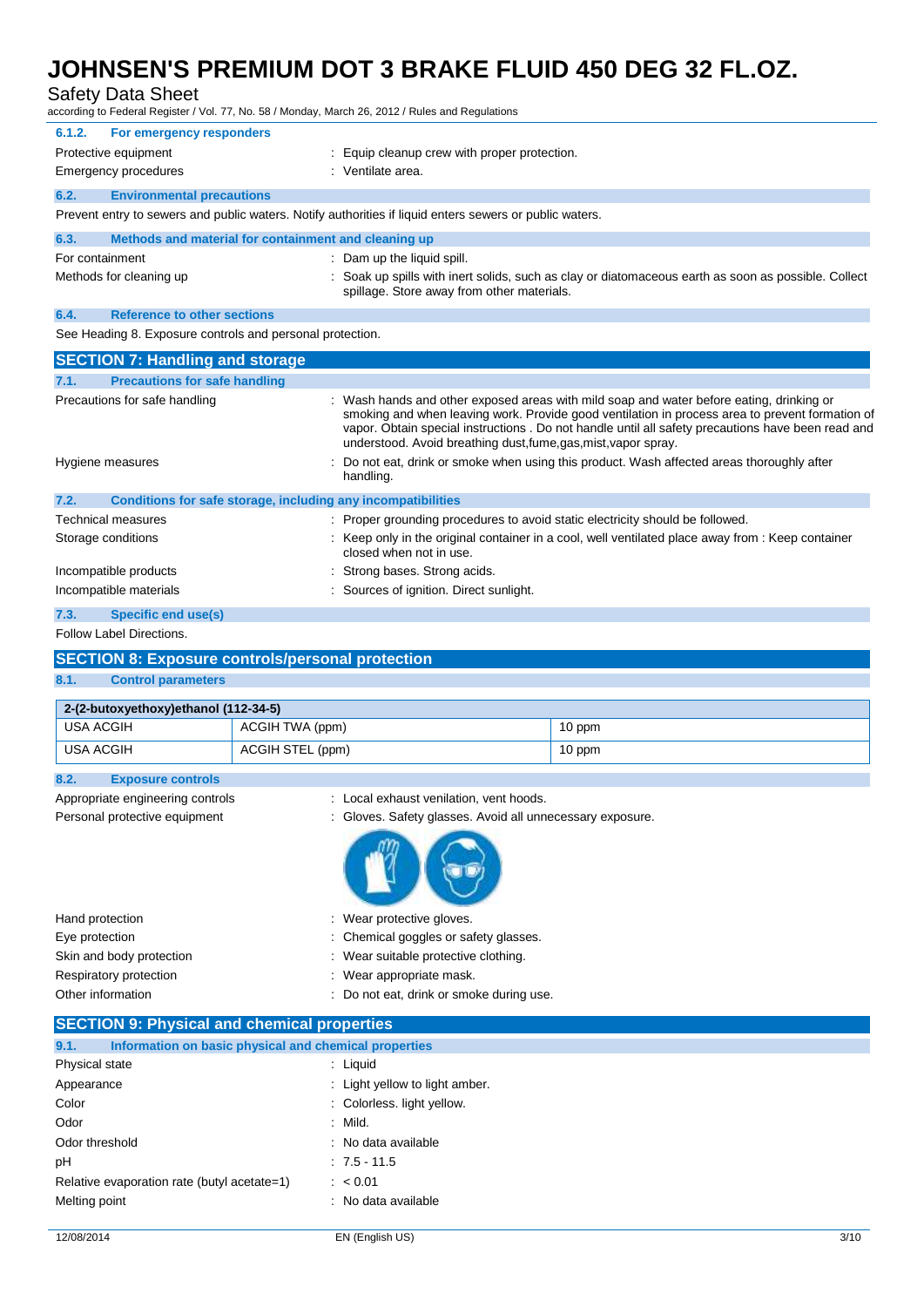# Safety Data Sheet

according to Federal Register / Vol. 77, No. 58 / Monday, March 26, 2012 / Rules and Regulations

| Freezing point                              | : No data available                |
|---------------------------------------------|------------------------------------|
| Boiling point                               | 232 - 273 °C                       |
| Flash point                                 | : $>135^{\circ}$ C                 |
| Auto-ignition temperature                   | : 310 °C                           |
| Decomposition temperature                   | : No data available                |
| Flammability (solid, gas)                   | No data available                  |
| Vapor pressure                              | $: < 0.01$ mm Hg                   |
| Relative vapor density at 20 °C             | : $> 1$ (air=1)                    |
| Relative density                            | $: 1.025 - 1.075$                  |
| Solubility                                  | Soluble in water.                  |
| Log Pow                                     | No data available                  |
| Log Kow                                     | No data available                  |
| Viscosity, kinematic                        | : 2 mm <sup>2</sup> /s @ 100 Deg C |
| Viscosity, dynamic                          | No data available                  |
| <b>Explosive properties</b>                 | No data available                  |
| Oxidizing properties                        | No data available                  |
| <b>Explosive limits</b>                     | : No data available                |
| <b>Other information</b><br>9.2.            |                                    |
| VOC content                                 | $: 0\%$                            |
| <b>SECTION 10: Stability and reactivity</b> |                                    |
| 10.1.<br><b>Reactivity</b>                  |                                    |
| No additional information available         |                                    |

**10.2. Chemical stability** Not established.

### **10.3. Possibility of hazardous reactions**

Not established.

# **10.4. Conditions to avoid**

None. Direct sunlight. Extremely high or low temperatures.

### **10.5. Incompatible materials**

Strong acids. Strong bases.

### **10.6. Hazardous decomposition products**

Toxic fume. . Carbon monoxide. Carbon dioxide.

### **SECTION 11: Toxicological information**

**11.1. Information on toxicological effects**

#### Acute toxicity **in the set of the set of the set of the set of the set of the set of the set of the set of the set of the set of the set of the set of the set of the set of the set of the set of the set of the set of the s**

| JOHNSEN'S PREMIUM DOT 3 BRAKE FLUID 450 DEG 32 FL.OZ. |                        |      |
|-------------------------------------------------------|------------------------|------|
| LD50 oral rat                                         | > 2000 mg/kg           |      |
|                                                       |                        |      |
| triethylene glycol monomethyl ether (112-35-6)        |                        |      |
| LD50 oral rat                                         | 11865 mg/kg (Rat)      |      |
| LD50 dermal rabbit                                    | 7455 mg/kg (Rabbit)    |      |
|                                                       |                        |      |
| triethyleneglycol monoethyl ether (112-50-5)          |                        |      |
| LD50 oral rat                                         | 7750 mg/kg (Rat)       |      |
| LD50 dermal rabbit                                    | 8168 mg/kg (Rabbit)    |      |
|                                                       |                        |      |
| triethylene glycol monobutyl ether (143-22-6)         |                        |      |
| LD50 oral rat                                         | $>$ 5000 mg/kg (Rat)   |      |
| LD50 dermal rabbit                                    | 3480 mg/kg (Rabbit)    |      |
|                                                       |                        |      |
| 3,6,9,12-tetraoxahexadecane-1-ol (1559-34-8)          |                        |      |
| LD50 oral rat                                         | $>$ 5000 mg/kg (Rat)   |      |
| LD50 dermal rat                                       | $>$ 4000 mg/kg (Rat)   |      |
|                                                       |                        |      |
| polyethylene glycol 200-600 (25322-68-3)              |                        |      |
| LD50 oral rat                                         | > 15000 mg/kg (Rat)    |      |
| LD50 dermal rabbit                                    | > 20000 mg/kg (Rabbit) |      |
| 12/08/2014                                            | EN (English US)        | 4/10 |
|                                                       |                        |      |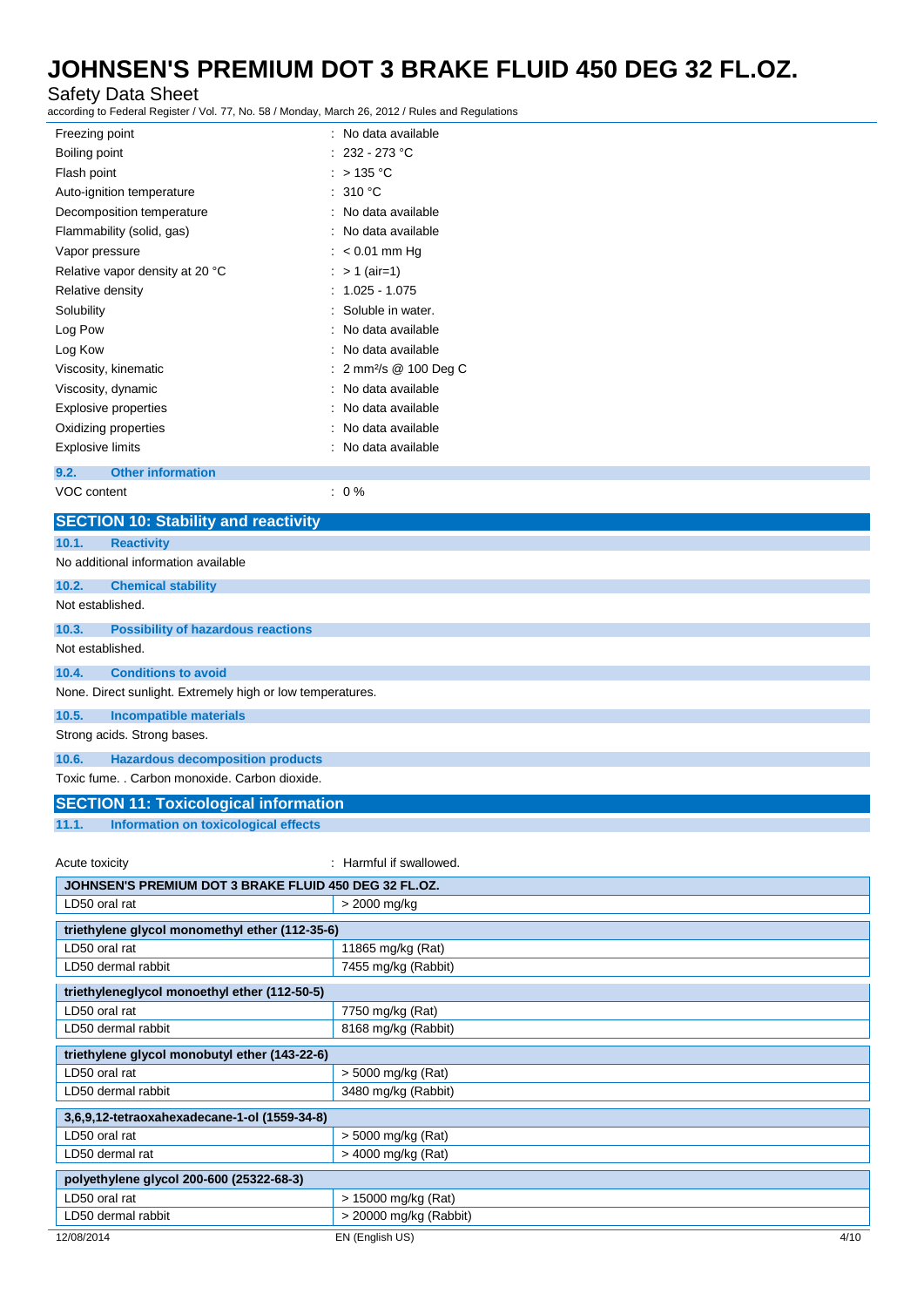### Safety Data Sheet

according to Federal Register / Vol. 77, No. 58 / Monday, March 26, 2012 / Rules and Regulations

| 2-(2-butoxyethoxy)ethanol (112-34-5)                                  |                                                                                                                                                                                                               |  |
|-----------------------------------------------------------------------|---------------------------------------------------------------------------------------------------------------------------------------------------------------------------------------------------------------|--|
| LD50 oral rat                                                         | 5660 mg/kg (Rat)                                                                                                                                                                                              |  |
| LD50 dermal rabbit                                                    | 2764 mg/kg (Rabbit; Experimental value; OECD 402: Acute Dermal Toxicity)                                                                                                                                      |  |
| diethylene glycol (111-46-6)                                          |                                                                                                                                                                                                               |  |
| LD50 oral rat                                                         | 12565 mg/kg (Rat)                                                                                                                                                                                             |  |
| LD50 dermal rabbit                                                    | 11890 mg/kg (Rabbit)                                                                                                                                                                                          |  |
| diethylene glycol monomethyl ether (111-77-3)                         |                                                                                                                                                                                                               |  |
| LD50 oral rat                                                         | 4140 mg/kg (Rat)                                                                                                                                                                                              |  |
| LD50 dermal rabbit                                                    | > 2000 mg/kg (Rabbit)                                                                                                                                                                                         |  |
| LC50 inhalation rat (mg/l)                                            | $>$ 20 mg/l/4h (Rat)                                                                                                                                                                                          |  |
| diethyleneglycolmonoethyl ether (111-90-0)                            |                                                                                                                                                                                                               |  |
| LD50 oral rat                                                         | 5445 mg/kg (Rat)                                                                                                                                                                                              |  |
| LD50 dermal rat                                                       | 5940 mg/kg (Rat)                                                                                                                                                                                              |  |
| LD50 dermal rabbit                                                    | $>$ 5000 mg/kg (Rabbit)                                                                                                                                                                                       |  |
| LC50 inhalation rat (mg/l)                                            | > 5.2 mg/l/4h (Rat)                                                                                                                                                                                           |  |
| tetraethylene glycol monomethyl ether (23783-42-8)                    |                                                                                                                                                                                                               |  |
| LD50 oral rat                                                         | > 15000 mg/kg (Rat)                                                                                                                                                                                           |  |
| oxirane, 2-methyl-, polymer with oxirane, monobutyl ether (9038-95-3) |                                                                                                                                                                                                               |  |
| LD50 oral rat                                                         | > 2000 mg/kg body weight (Rat)                                                                                                                                                                                |  |
| LD50 dermal rabbit                                                    | > 2000 mg/kg body weight (Rabbit)                                                                                                                                                                             |  |
| Skin corrosion/irritation                                             | : Causes skin irritation.                                                                                                                                                                                     |  |
|                                                                       | pH: 7.5 - 11.5                                                                                                                                                                                                |  |
| Serious eye damage/irritation                                         | : Causes serious eye damage.                                                                                                                                                                                  |  |
|                                                                       | pH: 7.5 - 11.5                                                                                                                                                                                                |  |
| Respiratory or skin sensitization                                     | Not classified                                                                                                                                                                                                |  |
| Germ cell mutagenicity                                                | Not classified Based on available data, the classification criteria are not met                                                                                                                               |  |
| Carcinogenicity                                                       | Not classified                                                                                                                                                                                                |  |
| POLYALKYLENE GLYCOL MONOBUTYL ETHER (9004-77-7)                       |                                                                                                                                                                                                               |  |
| IARC group                                                            | 4                                                                                                                                                                                                             |  |
| Reproductive toxicity                                                 | Suspected of damaging fertility or the unborn child. Based on available data, the classification                                                                                                              |  |
|                                                                       | criteria are not met                                                                                                                                                                                          |  |
| Specific target organ toxicity (single exposure)                      | : Not classified                                                                                                                                                                                              |  |
| Specific target organ toxicity (repeated<br>exposure)                 | : May cause damage to organs through prolonged or repeated exposure. Based on available data,<br>the classification criteria are not met<br>May cause damage to organs through prolonged or repeated exposure |  |
| Aspiration hazard                                                     | Not classified Based on available data, the classification criteria are not met                                                                                                                               |  |
| Potential Adverse human health effects and<br>symptoms                | Based on available data, the classification criteria are not met. Harmful if swallowed.                                                                                                                       |  |
| Symptoms/injuries after skin contact                                  | Causes skin irritation.                                                                                                                                                                                       |  |
| Symptoms/injuries after eye contact                                   | Causes serious eye damage.                                                                                                                                                                                    |  |
| Symptoms/injuries after ingestion                                     | : Swallowing a small quantity of this material will result in serious health hazard.                                                                                                                          |  |

### **SECTION 12: Ecological information 12.1. Toxicity**

| triethylene glycol monomethyl ether (112-35-6) |                                                               |  |
|------------------------------------------------|---------------------------------------------------------------|--|
| LC50 fish 1                                    | > 5000 mg/l (96 h; Brachydanio rerio; Measured concentration) |  |
| EC50 other aquatic organisms 1                 | > 5000 mg/l (16 h; Activated sludge; Cell numbers)            |  |
| $LC50$ fish 2                                  | > 10000 mg/l (96 h; Pimephales promelas)                      |  |
| TLM fish 1                                     | > 1000 ppm (96 h; Pisces)                                     |  |
| TLM other aquatic organisms 1                  | $> 1000$ ppm (96 h)                                           |  |
| Threshold limit algae 1                        | > 500 mg/l (72 h; Scenedesmus subspicatus)                    |  |
|                                                |                                                               |  |
| triethyleneglycol monoethyl ether (112-50-5)   |                                                               |  |
| LC50 fish 1                                    | > 10000 mg/l (96 h; Pimephales promelas)                      |  |
| LC50 fish 2                                    | > 5000 mg/l (24 h; Pisces)                                    |  |
|                                                |                                                               |  |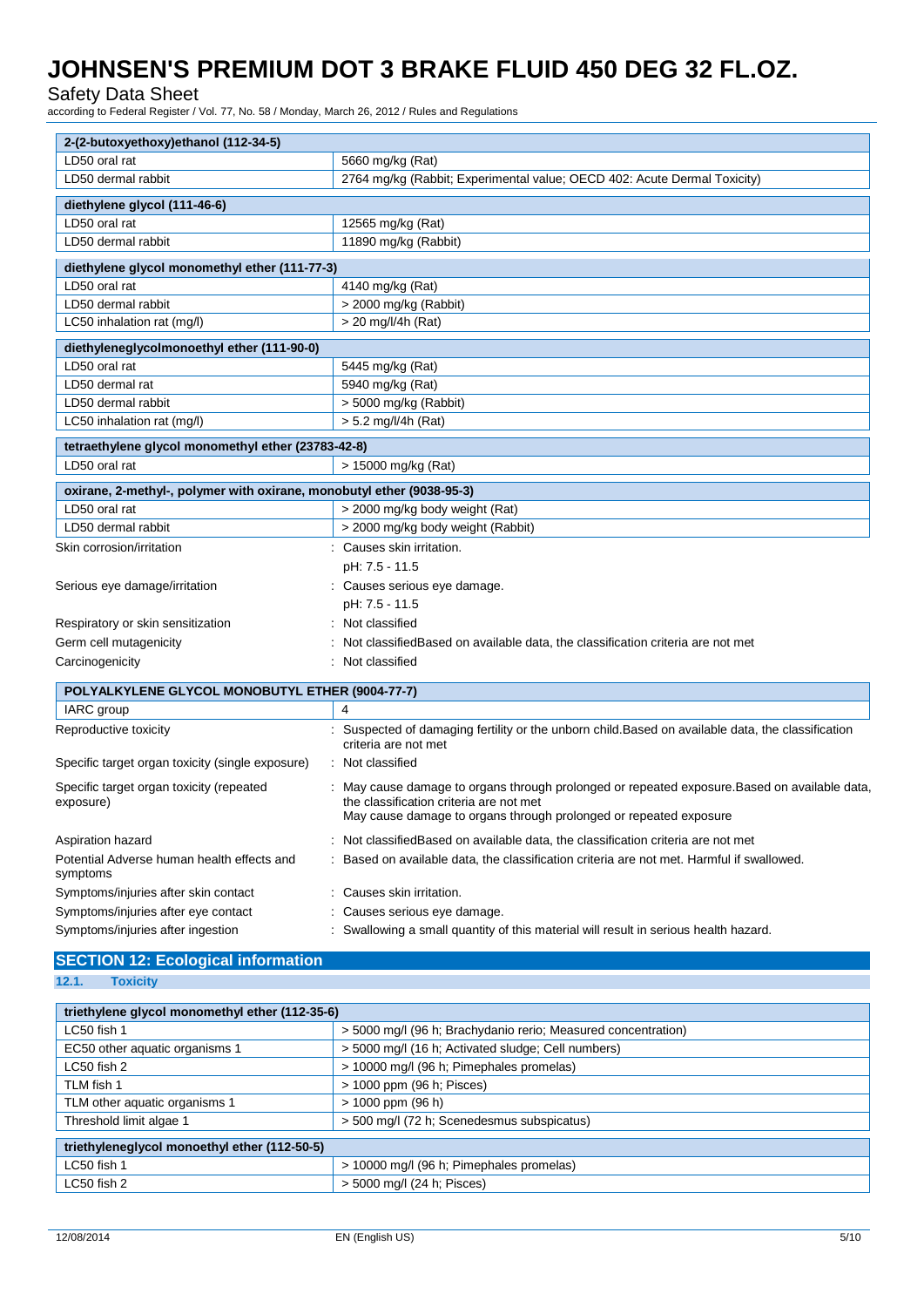### Safety Data Sheet

according to Federal Register / Vol. 77, No. 58 / Monday, March 26, 2012 / Rules and Regulations

| LC50 fish 1<br>2400 mg/l (96 h; Pimephales promelas)<br>EC50 Daphnia 1<br>3200 mg/l (24 h; Daphnia magna)<br>LC50 fish 2<br>2200 mg/l (96 h; Leuciscus idus)<br>EC50 Daphnia 2<br>> 500 mg/l (48 h; Daphnia magna)<br>Threshold limit algae 1<br>> 500 mg/l (72 h; Scenedesmus subspicatus)<br>3,6,9,12-tetraoxahexadecane-1-ol (1559-34-8)<br>LC50 fish 1<br>> 1409 mg/l 96 h; Salmo gairdneri (Oncorhynchus mykiss)<br>> 1000 mg/l (48 h; Daphnia magna)<br>EC50 Daphnia 1<br>polyethylene glycol 200-600 (25322-68-3)<br>LC50 fish 1<br>> 1000 mg/l (96 h; Pisces)<br>LC50 other aquatic organisms 1<br>> 1000 mg/l (96 h)<br>LC50 fish 2<br>> 5000 mg/l (24 h; Carassius auratus)<br>Threshold limit other aquatic organisms 1<br>$\epsilon$ = 100 mg/l (96 h; Plankton)<br>> 1000 mg/l<br>Threshold limit other aquatic organisms 2<br>Threshold limit algae 2<br>500 mg/l (720 h; Algae; No effect)<br>2-(2-butoxyethoxy)ethanol (112-34-5)<br>LC50 fish 1<br>1300 mg/l (96 h; Lepomis macrochirus)<br>LC50 other aquatic organisms 1<br>10 - 100 mg/l (96 h)<br>EC50 Daphnia 1<br>2850 mg/l (24 h; Daphnia magna; GLP)<br>LC50 fish 2<br>1805 mg/l (48 h; Leuciscus idus)<br>EC50 Daphnia 2<br>> 100 mg/l (48 h; Daphnia magna)<br>TLM fish 1<br>10 - 100,96 h; Pisces<br>TLM other aquatic organisms 1<br>10 - 100,96 h<br>Threshold limit other aquatic organisms 1<br>10 - 100,96 h<br>53 mg/l (192 h; Microcystis aeruginosa)<br>Threshold limit algae 1<br>Threshold limit algae 2<br>>= 100 mg/l (96 h; Scenedesmus subspicatus)<br>diethylene glycol (111-46-6)<br>LC50 fish 1<br>> 5000 ppm (24 h; Carassius auratus)<br>1174 mg/l (Xenopus laevis)<br>LC50 other aquatic organisms 1<br>EC50 Daphnia 1<br>> 10000 mg/l (24 h; Daphnia magna)<br>LC50 fish 2<br>61072 ppm (168 h; Poecilia reticulata)<br>TLM fish 1<br>> 32000 mg/l (96 h; Gambusia affinis)<br>$> 1000$ ppm (96 h)<br>TLM other aquatic organisms 1<br>Threshold limit other aquatic organisms 1<br>1174 mg/l (72 h; Xenopus laevis; Toxicity test)<br>Threshold limit other aquatic organisms 2<br>10745 mg/l (16 h; Protozoa; Toxicity test)<br>2700 mg/l (168 h; Scenedesmus quadricauda)<br>Threshold limit algae 1<br>Threshold limit algae 2<br>100 mg/l (Selenastrum capricornutum)<br>diethylene glycol monomethyl ether (111-77-3)<br>LC50 fish 1<br>1000 mg/l (96 h; Salmo gairdneri (Oncorhynchus mykiss); Static system)<br>EC50 Daphnia 1<br>> 500 mg/l (48 h; Daphnia magna) |  |  |
|-----------------------------------------------------------------------------------------------------------------------------------------------------------------------------------------------------------------------------------------------------------------------------------------------------------------------------------------------------------------------------------------------------------------------------------------------------------------------------------------------------------------------------------------------------------------------------------------------------------------------------------------------------------------------------------------------------------------------------------------------------------------------------------------------------------------------------------------------------------------------------------------------------------------------------------------------------------------------------------------------------------------------------------------------------------------------------------------------------------------------------------------------------------------------------------------------------------------------------------------------------------------------------------------------------------------------------------------------------------------------------------------------------------------------------------------------------------------------------------------------------------------------------------------------------------------------------------------------------------------------------------------------------------------------------------------------------------------------------------------------------------------------------------------------------------------------------------------------------------------------------------------------------------------------------------------------------------------------------------------------------------------------------------------------------------------------------------------------------------------------------------------------------------------------------------------------------------------------------------------------------------------------------------------------------------------------------------------------------------------------------------------------------------------------------------------------------------------------------|--|--|
|                                                                                                                                                                                                                                                                                                                                                                                                                                                                                                                                                                                                                                                                                                                                                                                                                                                                                                                                                                                                                                                                                                                                                                                                                                                                                                                                                                                                                                                                                                                                                                                                                                                                                                                                                                                                                                                                                                                                                                                                                                                                                                                                                                                                                                                                                                                                                                                                                                                                             |  |  |
|                                                                                                                                                                                                                                                                                                                                                                                                                                                                                                                                                                                                                                                                                                                                                                                                                                                                                                                                                                                                                                                                                                                                                                                                                                                                                                                                                                                                                                                                                                                                                                                                                                                                                                                                                                                                                                                                                                                                                                                                                                                                                                                                                                                                                                                                                                                                                                                                                                                                             |  |  |
|                                                                                                                                                                                                                                                                                                                                                                                                                                                                                                                                                                                                                                                                                                                                                                                                                                                                                                                                                                                                                                                                                                                                                                                                                                                                                                                                                                                                                                                                                                                                                                                                                                                                                                                                                                                                                                                                                                                                                                                                                                                                                                                                                                                                                                                                                                                                                                                                                                                                             |  |  |
|                                                                                                                                                                                                                                                                                                                                                                                                                                                                                                                                                                                                                                                                                                                                                                                                                                                                                                                                                                                                                                                                                                                                                                                                                                                                                                                                                                                                                                                                                                                                                                                                                                                                                                                                                                                                                                                                                                                                                                                                                                                                                                                                                                                                                                                                                                                                                                                                                                                                             |  |  |
|                                                                                                                                                                                                                                                                                                                                                                                                                                                                                                                                                                                                                                                                                                                                                                                                                                                                                                                                                                                                                                                                                                                                                                                                                                                                                                                                                                                                                                                                                                                                                                                                                                                                                                                                                                                                                                                                                                                                                                                                                                                                                                                                                                                                                                                                                                                                                                                                                                                                             |  |  |
|                                                                                                                                                                                                                                                                                                                                                                                                                                                                                                                                                                                                                                                                                                                                                                                                                                                                                                                                                                                                                                                                                                                                                                                                                                                                                                                                                                                                                                                                                                                                                                                                                                                                                                                                                                                                                                                                                                                                                                                                                                                                                                                                                                                                                                                                                                                                                                                                                                                                             |  |  |
|                                                                                                                                                                                                                                                                                                                                                                                                                                                                                                                                                                                                                                                                                                                                                                                                                                                                                                                                                                                                                                                                                                                                                                                                                                                                                                                                                                                                                                                                                                                                                                                                                                                                                                                                                                                                                                                                                                                                                                                                                                                                                                                                                                                                                                                                                                                                                                                                                                                                             |  |  |
|                                                                                                                                                                                                                                                                                                                                                                                                                                                                                                                                                                                                                                                                                                                                                                                                                                                                                                                                                                                                                                                                                                                                                                                                                                                                                                                                                                                                                                                                                                                                                                                                                                                                                                                                                                                                                                                                                                                                                                                                                                                                                                                                                                                                                                                                                                                                                                                                                                                                             |  |  |
|                                                                                                                                                                                                                                                                                                                                                                                                                                                                                                                                                                                                                                                                                                                                                                                                                                                                                                                                                                                                                                                                                                                                                                                                                                                                                                                                                                                                                                                                                                                                                                                                                                                                                                                                                                                                                                                                                                                                                                                                                                                                                                                                                                                                                                                                                                                                                                                                                                                                             |  |  |
|                                                                                                                                                                                                                                                                                                                                                                                                                                                                                                                                                                                                                                                                                                                                                                                                                                                                                                                                                                                                                                                                                                                                                                                                                                                                                                                                                                                                                                                                                                                                                                                                                                                                                                                                                                                                                                                                                                                                                                                                                                                                                                                                                                                                                                                                                                                                                                                                                                                                             |  |  |
|                                                                                                                                                                                                                                                                                                                                                                                                                                                                                                                                                                                                                                                                                                                                                                                                                                                                                                                                                                                                                                                                                                                                                                                                                                                                                                                                                                                                                                                                                                                                                                                                                                                                                                                                                                                                                                                                                                                                                                                                                                                                                                                                                                                                                                                                                                                                                                                                                                                                             |  |  |
|                                                                                                                                                                                                                                                                                                                                                                                                                                                                                                                                                                                                                                                                                                                                                                                                                                                                                                                                                                                                                                                                                                                                                                                                                                                                                                                                                                                                                                                                                                                                                                                                                                                                                                                                                                                                                                                                                                                                                                                                                                                                                                                                                                                                                                                                                                                                                                                                                                                                             |  |  |
|                                                                                                                                                                                                                                                                                                                                                                                                                                                                                                                                                                                                                                                                                                                                                                                                                                                                                                                                                                                                                                                                                                                                                                                                                                                                                                                                                                                                                                                                                                                                                                                                                                                                                                                                                                                                                                                                                                                                                                                                                                                                                                                                                                                                                                                                                                                                                                                                                                                                             |  |  |
|                                                                                                                                                                                                                                                                                                                                                                                                                                                                                                                                                                                                                                                                                                                                                                                                                                                                                                                                                                                                                                                                                                                                                                                                                                                                                                                                                                                                                                                                                                                                                                                                                                                                                                                                                                                                                                                                                                                                                                                                                                                                                                                                                                                                                                                                                                                                                                                                                                                                             |  |  |
|                                                                                                                                                                                                                                                                                                                                                                                                                                                                                                                                                                                                                                                                                                                                                                                                                                                                                                                                                                                                                                                                                                                                                                                                                                                                                                                                                                                                                                                                                                                                                                                                                                                                                                                                                                                                                                                                                                                                                                                                                                                                                                                                                                                                                                                                                                                                                                                                                                                                             |  |  |
|                                                                                                                                                                                                                                                                                                                                                                                                                                                                                                                                                                                                                                                                                                                                                                                                                                                                                                                                                                                                                                                                                                                                                                                                                                                                                                                                                                                                                                                                                                                                                                                                                                                                                                                                                                                                                                                                                                                                                                                                                                                                                                                                                                                                                                                                                                                                                                                                                                                                             |  |  |
|                                                                                                                                                                                                                                                                                                                                                                                                                                                                                                                                                                                                                                                                                                                                                                                                                                                                                                                                                                                                                                                                                                                                                                                                                                                                                                                                                                                                                                                                                                                                                                                                                                                                                                                                                                                                                                                                                                                                                                                                                                                                                                                                                                                                                                                                                                                                                                                                                                                                             |  |  |
|                                                                                                                                                                                                                                                                                                                                                                                                                                                                                                                                                                                                                                                                                                                                                                                                                                                                                                                                                                                                                                                                                                                                                                                                                                                                                                                                                                                                                                                                                                                                                                                                                                                                                                                                                                                                                                                                                                                                                                                                                                                                                                                                                                                                                                                                                                                                                                                                                                                                             |  |  |
|                                                                                                                                                                                                                                                                                                                                                                                                                                                                                                                                                                                                                                                                                                                                                                                                                                                                                                                                                                                                                                                                                                                                                                                                                                                                                                                                                                                                                                                                                                                                                                                                                                                                                                                                                                                                                                                                                                                                                                                                                                                                                                                                                                                                                                                                                                                                                                                                                                                                             |  |  |
|                                                                                                                                                                                                                                                                                                                                                                                                                                                                                                                                                                                                                                                                                                                                                                                                                                                                                                                                                                                                                                                                                                                                                                                                                                                                                                                                                                                                                                                                                                                                                                                                                                                                                                                                                                                                                                                                                                                                                                                                                                                                                                                                                                                                                                                                                                                                                                                                                                                                             |  |  |
|                                                                                                                                                                                                                                                                                                                                                                                                                                                                                                                                                                                                                                                                                                                                                                                                                                                                                                                                                                                                                                                                                                                                                                                                                                                                                                                                                                                                                                                                                                                                                                                                                                                                                                                                                                                                                                                                                                                                                                                                                                                                                                                                                                                                                                                                                                                                                                                                                                                                             |  |  |
|                                                                                                                                                                                                                                                                                                                                                                                                                                                                                                                                                                                                                                                                                                                                                                                                                                                                                                                                                                                                                                                                                                                                                                                                                                                                                                                                                                                                                                                                                                                                                                                                                                                                                                                                                                                                                                                                                                                                                                                                                                                                                                                                                                                                                                                                                                                                                                                                                                                                             |  |  |
|                                                                                                                                                                                                                                                                                                                                                                                                                                                                                                                                                                                                                                                                                                                                                                                                                                                                                                                                                                                                                                                                                                                                                                                                                                                                                                                                                                                                                                                                                                                                                                                                                                                                                                                                                                                                                                                                                                                                                                                                                                                                                                                                                                                                                                                                                                                                                                                                                                                                             |  |  |
|                                                                                                                                                                                                                                                                                                                                                                                                                                                                                                                                                                                                                                                                                                                                                                                                                                                                                                                                                                                                                                                                                                                                                                                                                                                                                                                                                                                                                                                                                                                                                                                                                                                                                                                                                                                                                                                                                                                                                                                                                                                                                                                                                                                                                                                                                                                                                                                                                                                                             |  |  |
|                                                                                                                                                                                                                                                                                                                                                                                                                                                                                                                                                                                                                                                                                                                                                                                                                                                                                                                                                                                                                                                                                                                                                                                                                                                                                                                                                                                                                                                                                                                                                                                                                                                                                                                                                                                                                                                                                                                                                                                                                                                                                                                                                                                                                                                                                                                                                                                                                                                                             |  |  |
|                                                                                                                                                                                                                                                                                                                                                                                                                                                                                                                                                                                                                                                                                                                                                                                                                                                                                                                                                                                                                                                                                                                                                                                                                                                                                                                                                                                                                                                                                                                                                                                                                                                                                                                                                                                                                                                                                                                                                                                                                                                                                                                                                                                                                                                                                                                                                                                                                                                                             |  |  |
|                                                                                                                                                                                                                                                                                                                                                                                                                                                                                                                                                                                                                                                                                                                                                                                                                                                                                                                                                                                                                                                                                                                                                                                                                                                                                                                                                                                                                                                                                                                                                                                                                                                                                                                                                                                                                                                                                                                                                                                                                                                                                                                                                                                                                                                                                                                                                                                                                                                                             |  |  |
|                                                                                                                                                                                                                                                                                                                                                                                                                                                                                                                                                                                                                                                                                                                                                                                                                                                                                                                                                                                                                                                                                                                                                                                                                                                                                                                                                                                                                                                                                                                                                                                                                                                                                                                                                                                                                                                                                                                                                                                                                                                                                                                                                                                                                                                                                                                                                                                                                                                                             |  |  |
|                                                                                                                                                                                                                                                                                                                                                                                                                                                                                                                                                                                                                                                                                                                                                                                                                                                                                                                                                                                                                                                                                                                                                                                                                                                                                                                                                                                                                                                                                                                                                                                                                                                                                                                                                                                                                                                                                                                                                                                                                                                                                                                                                                                                                                                                                                                                                                                                                                                                             |  |  |
|                                                                                                                                                                                                                                                                                                                                                                                                                                                                                                                                                                                                                                                                                                                                                                                                                                                                                                                                                                                                                                                                                                                                                                                                                                                                                                                                                                                                                                                                                                                                                                                                                                                                                                                                                                                                                                                                                                                                                                                                                                                                                                                                                                                                                                                                                                                                                                                                                                                                             |  |  |
|                                                                                                                                                                                                                                                                                                                                                                                                                                                                                                                                                                                                                                                                                                                                                                                                                                                                                                                                                                                                                                                                                                                                                                                                                                                                                                                                                                                                                                                                                                                                                                                                                                                                                                                                                                                                                                                                                                                                                                                                                                                                                                                                                                                                                                                                                                                                                                                                                                                                             |  |  |
|                                                                                                                                                                                                                                                                                                                                                                                                                                                                                                                                                                                                                                                                                                                                                                                                                                                                                                                                                                                                                                                                                                                                                                                                                                                                                                                                                                                                                                                                                                                                                                                                                                                                                                                                                                                                                                                                                                                                                                                                                                                                                                                                                                                                                                                                                                                                                                                                                                                                             |  |  |
|                                                                                                                                                                                                                                                                                                                                                                                                                                                                                                                                                                                                                                                                                                                                                                                                                                                                                                                                                                                                                                                                                                                                                                                                                                                                                                                                                                                                                                                                                                                                                                                                                                                                                                                                                                                                                                                                                                                                                                                                                                                                                                                                                                                                                                                                                                                                                                                                                                                                             |  |  |
|                                                                                                                                                                                                                                                                                                                                                                                                                                                                                                                                                                                                                                                                                                                                                                                                                                                                                                                                                                                                                                                                                                                                                                                                                                                                                                                                                                                                                                                                                                                                                                                                                                                                                                                                                                                                                                                                                                                                                                                                                                                                                                                                                                                                                                                                                                                                                                                                                                                                             |  |  |
|                                                                                                                                                                                                                                                                                                                                                                                                                                                                                                                                                                                                                                                                                                                                                                                                                                                                                                                                                                                                                                                                                                                                                                                                                                                                                                                                                                                                                                                                                                                                                                                                                                                                                                                                                                                                                                                                                                                                                                                                                                                                                                                                                                                                                                                                                                                                                                                                                                                                             |  |  |
|                                                                                                                                                                                                                                                                                                                                                                                                                                                                                                                                                                                                                                                                                                                                                                                                                                                                                                                                                                                                                                                                                                                                                                                                                                                                                                                                                                                                                                                                                                                                                                                                                                                                                                                                                                                                                                                                                                                                                                                                                                                                                                                                                                                                                                                                                                                                                                                                                                                                             |  |  |
|                                                                                                                                                                                                                                                                                                                                                                                                                                                                                                                                                                                                                                                                                                                                                                                                                                                                                                                                                                                                                                                                                                                                                                                                                                                                                                                                                                                                                                                                                                                                                                                                                                                                                                                                                                                                                                                                                                                                                                                                                                                                                                                                                                                                                                                                                                                                                                                                                                                                             |  |  |
|                                                                                                                                                                                                                                                                                                                                                                                                                                                                                                                                                                                                                                                                                                                                                                                                                                                                                                                                                                                                                                                                                                                                                                                                                                                                                                                                                                                                                                                                                                                                                                                                                                                                                                                                                                                                                                                                                                                                                                                                                                                                                                                                                                                                                                                                                                                                                                                                                                                                             |  |  |
|                                                                                                                                                                                                                                                                                                                                                                                                                                                                                                                                                                                                                                                                                                                                                                                                                                                                                                                                                                                                                                                                                                                                                                                                                                                                                                                                                                                                                                                                                                                                                                                                                                                                                                                                                                                                                                                                                                                                                                                                                                                                                                                                                                                                                                                                                                                                                                                                                                                                             |  |  |
|                                                                                                                                                                                                                                                                                                                                                                                                                                                                                                                                                                                                                                                                                                                                                                                                                                                                                                                                                                                                                                                                                                                                                                                                                                                                                                                                                                                                                                                                                                                                                                                                                                                                                                                                                                                                                                                                                                                                                                                                                                                                                                                                                                                                                                                                                                                                                                                                                                                                             |  |  |
|                                                                                                                                                                                                                                                                                                                                                                                                                                                                                                                                                                                                                                                                                                                                                                                                                                                                                                                                                                                                                                                                                                                                                                                                                                                                                                                                                                                                                                                                                                                                                                                                                                                                                                                                                                                                                                                                                                                                                                                                                                                                                                                                                                                                                                                                                                                                                                                                                                                                             |  |  |
|                                                                                                                                                                                                                                                                                                                                                                                                                                                                                                                                                                                                                                                                                                                                                                                                                                                                                                                                                                                                                                                                                                                                                                                                                                                                                                                                                                                                                                                                                                                                                                                                                                                                                                                                                                                                                                                                                                                                                                                                                                                                                                                                                                                                                                                                                                                                                                                                                                                                             |  |  |
| LC50 fish 2<br>7500 ppm (96 h; Lepomis macrochirus)                                                                                                                                                                                                                                                                                                                                                                                                                                                                                                                                                                                                                                                                                                                                                                                                                                                                                                                                                                                                                                                                                                                                                                                                                                                                                                                                                                                                                                                                                                                                                                                                                                                                                                                                                                                                                                                                                                                                                                                                                                                                                                                                                                                                                                                                                                                                                                                                                         |  |  |
| Threshold limit algae 1<br>> 500 mg/l (72 h; Scenedesmus subspicatus)                                                                                                                                                                                                                                                                                                                                                                                                                                                                                                                                                                                                                                                                                                                                                                                                                                                                                                                                                                                                                                                                                                                                                                                                                                                                                                                                                                                                                                                                                                                                                                                                                                                                                                                                                                                                                                                                                                                                                                                                                                                                                                                                                                                                                                                                                                                                                                                                       |  |  |
| diethyleneglycolmonoethyl ether (111-90-0)                                                                                                                                                                                                                                                                                                                                                                                                                                                                                                                                                                                                                                                                                                                                                                                                                                                                                                                                                                                                                                                                                                                                                                                                                                                                                                                                                                                                                                                                                                                                                                                                                                                                                                                                                                                                                                                                                                                                                                                                                                                                                                                                                                                                                                                                                                                                                                                                                                  |  |  |
| LC50 fish 1<br>12900 mg/l (96 h; Salmo gairdneri (Oncorhynchus mykiss); Flow-through system)                                                                                                                                                                                                                                                                                                                                                                                                                                                                                                                                                                                                                                                                                                                                                                                                                                                                                                                                                                                                                                                                                                                                                                                                                                                                                                                                                                                                                                                                                                                                                                                                                                                                                                                                                                                                                                                                                                                                                                                                                                                                                                                                                                                                                                                                                                                                                                                |  |  |
| EC50 Daphnia 1<br>3940 mg/l (48 h; Daphnia magna)                                                                                                                                                                                                                                                                                                                                                                                                                                                                                                                                                                                                                                                                                                                                                                                                                                                                                                                                                                                                                                                                                                                                                                                                                                                                                                                                                                                                                                                                                                                                                                                                                                                                                                                                                                                                                                                                                                                                                                                                                                                                                                                                                                                                                                                                                                                                                                                                                           |  |  |
| 10661 mg/l (Echinoidea; Growth)<br>EC50 other aquatic organisms 1                                                                                                                                                                                                                                                                                                                                                                                                                                                                                                                                                                                                                                                                                                                                                                                                                                                                                                                                                                                                                                                                                                                                                                                                                                                                                                                                                                                                                                                                                                                                                                                                                                                                                                                                                                                                                                                                                                                                                                                                                                                                                                                                                                                                                                                                                                                                                                                                           |  |  |
| LC50 fish 2<br>9650 mg/l (96 h; Pimephales promelas; Flow-through system)                                                                                                                                                                                                                                                                                                                                                                                                                                                                                                                                                                                                                                                                                                                                                                                                                                                                                                                                                                                                                                                                                                                                                                                                                                                                                                                                                                                                                                                                                                                                                                                                                                                                                                                                                                                                                                                                                                                                                                                                                                                                                                                                                                                                                                                                                                                                                                                                   |  |  |
| tetraethylene glycol monomethyl ether (23783-42-8)                                                                                                                                                                                                                                                                                                                                                                                                                                                                                                                                                                                                                                                                                                                                                                                                                                                                                                                                                                                                                                                                                                                                                                                                                                                                                                                                                                                                                                                                                                                                                                                                                                                                                                                                                                                                                                                                                                                                                                                                                                                                                                                                                                                                                                                                                                                                                                                                                          |  |  |
| LC50 fish 1<br>> 10000 mg/l (96 h; Brachydanio rerio)                                                                                                                                                                                                                                                                                                                                                                                                                                                                                                                                                                                                                                                                                                                                                                                                                                                                                                                                                                                                                                                                                                                                                                                                                                                                                                                                                                                                                                                                                                                                                                                                                                                                                                                                                                                                                                                                                                                                                                                                                                                                                                                                                                                                                                                                                                                                                                                                                       |  |  |
| Threshold limit other aquatic organisms 1<br>> 12500 mg/l (3 h; Activated sludge)                                                                                                                                                                                                                                                                                                                                                                                                                                                                                                                                                                                                                                                                                                                                                                                                                                                                                                                                                                                                                                                                                                                                                                                                                                                                                                                                                                                                                                                                                                                                                                                                                                                                                                                                                                                                                                                                                                                                                                                                                                                                                                                                                                                                                                                                                                                                                                                           |  |  |
|                                                                                                                                                                                                                                                                                                                                                                                                                                                                                                                                                                                                                                                                                                                                                                                                                                                                                                                                                                                                                                                                                                                                                                                                                                                                                                                                                                                                                                                                                                                                                                                                                                                                                                                                                                                                                                                                                                                                                                                                                                                                                                                                                                                                                                                                                                                                                                                                                                                                             |  |  |
| oxirane, 2-methyl-, polymer with oxirane, monobutyl ether (9038-95-3)                                                                                                                                                                                                                                                                                                                                                                                                                                                                                                                                                                                                                                                                                                                                                                                                                                                                                                                                                                                                                                                                                                                                                                                                                                                                                                                                                                                                                                                                                                                                                                                                                                                                                                                                                                                                                                                                                                                                                                                                                                                                                                                                                                                                                                                                                                                                                                                                       |  |  |
|                                                                                                                                                                                                                                                                                                                                                                                                                                                                                                                                                                                                                                                                                                                                                                                                                                                                                                                                                                                                                                                                                                                                                                                                                                                                                                                                                                                                                                                                                                                                                                                                                                                                                                                                                                                                                                                                                                                                                                                                                                                                                                                                                                                                                                                                                                                                                                                                                                                                             |  |  |
| LC50 fish 1<br>> 10000 mg/l (96 h; Pisces)                                                                                                                                                                                                                                                                                                                                                                                                                                                                                                                                                                                                                                                                                                                                                                                                                                                                                                                                                                                                                                                                                                                                                                                                                                                                                                                                                                                                                                                                                                                                                                                                                                                                                                                                                                                                                                                                                                                                                                                                                                                                                                                                                                                                                                                                                                                                                                                                                                  |  |  |
| LC50 other aquatic organisms 1<br>> 10000 mg/l (96 h)<br>Threshold limit other aquatic organisms 1<br>> 10000 mg/l (96 h)                                                                                                                                                                                                                                                                                                                                                                                                                                                                                                                                                                                                                                                                                                                                                                                                                                                                                                                                                                                                                                                                                                                                                                                                                                                                                                                                                                                                                                                                                                                                                                                                                                                                                                                                                                                                                                                                                                                                                                                                                                                                                                                                                                                                                                                                                                                                                   |  |  |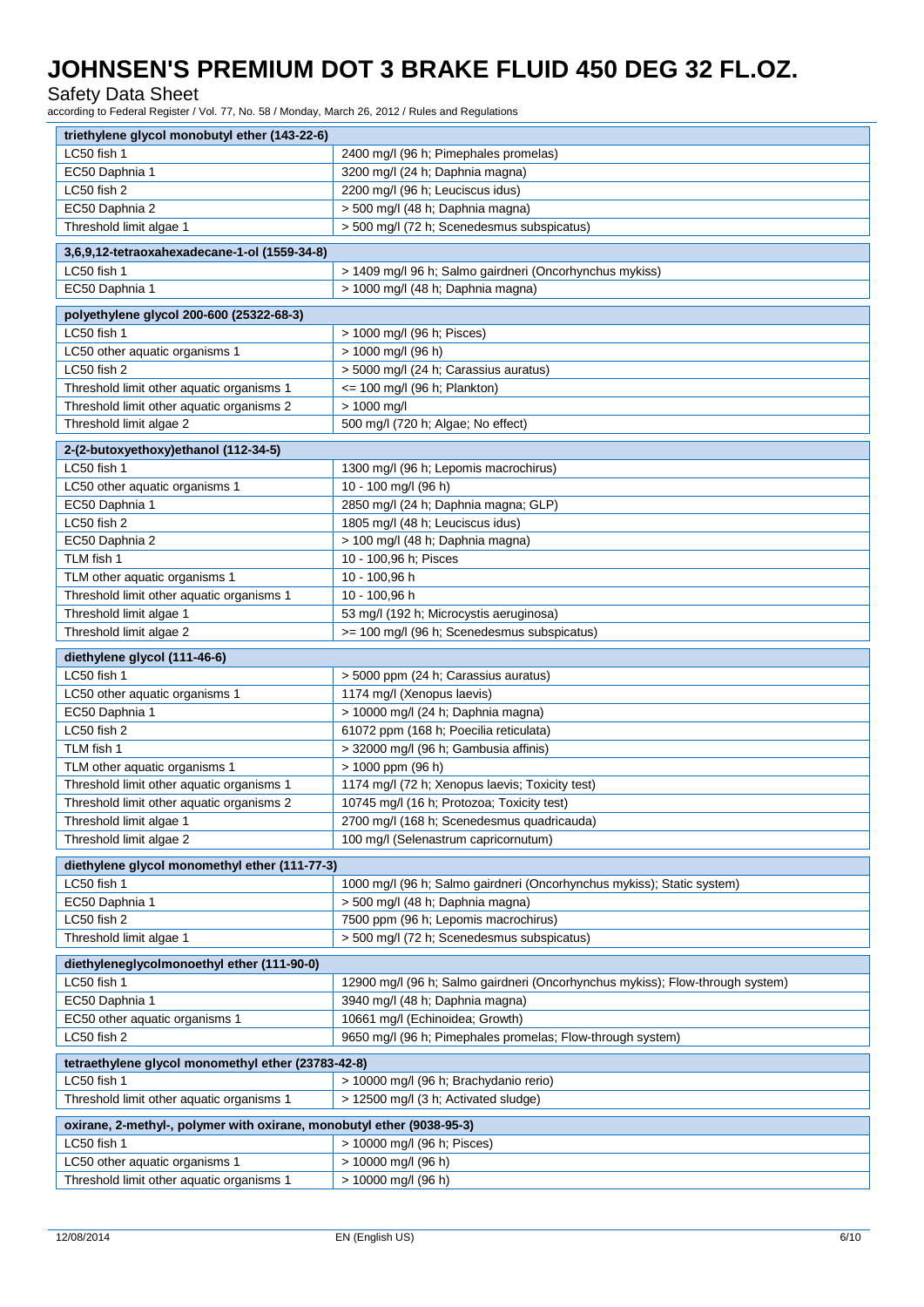Safety Data Sheet

according to Federal Register / Vol. 77, No. 58 / Monday, March 26, 2012 / Rules and Regulations

| 12.2.<br><b>Persistence and degradability</b>                         |                                                                                             |  |
|-----------------------------------------------------------------------|---------------------------------------------------------------------------------------------|--|
| JOHNSEN'S PREMIUM DOT 3 BRAKE FLUID 450 DEG 32 FL.OZ.                 |                                                                                             |  |
| Persistence and degradability                                         | Not established.                                                                            |  |
| triethylene glycol monomethyl ether (112-35-6)                        |                                                                                             |  |
| Persistence and degradability                                         | Inherently biodegradable. Non degradable in the soil. Photodegradation in the air.          |  |
|                                                                       |                                                                                             |  |
| triethyleneglycol monoethyl ether (112-50-5)                          |                                                                                             |  |
| Persistence and degradability                                         | Readily biodegradable in water.                                                             |  |
| triethylene glycol monobutyl ether (143-22-6)                         |                                                                                             |  |
| Persistence and degradability                                         | Readily biodegradable in water.                                                             |  |
| Biochemical oxygen demand (BOD)                                       | 0.02 g $O2$ /g substance                                                                    |  |
| Chemical oxygen demand (COD)                                          | 1.83 g $O2$ /g substance                                                                    |  |
| 3,6,9,12-tetraoxahexadecane-1-ol (1559-34-8)                          |                                                                                             |  |
| Persistence and degradability                                         | Not readily biodegradable in water. Inherently biodegradable.                               |  |
| ThOD                                                                  | 2.05 g $O2$ /g substance                                                                    |  |
| polyethylene glycol 200-600 (25322-68-3)                              |                                                                                             |  |
| Persistence and degradability                                         | Biodegradability in water: no data available.                                               |  |
| 2-(2-butoxyethoxy)ethanol (112-34-5)                                  |                                                                                             |  |
| Persistence and degradability                                         | Readily biodegradable in water. Biodegradable in the soil. No (test)data on mobility of the |  |
|                                                                       | substance available. Photodegradation in the air.                                           |  |
| Biochemical oxygen demand (BOD)                                       | 0.25 g $O2$ /g substance                                                                    |  |
| Chemical oxygen demand (COD)                                          | 2.08 g $O2$ /g substance                                                                    |  |
| ThOD                                                                  | 2.173 g $O2$ /g substance                                                                   |  |
| BOD (% of ThOD)                                                       | 0.11 % ThOD                                                                                 |  |
| diethylene glycol (111-46-6)                                          |                                                                                             |  |
| Persistence and degradability                                         | Readily biodegradable in water. Biodegradable in the soil. Photolysis in the air.           |  |
| Biochemical oxygen demand (BOD)                                       | 0.02 g $O2$ /g substance                                                                    |  |
| Chemical oxygen demand (COD)                                          | 1.51 g $O2$ /g substance                                                                    |  |
| ThOD                                                                  | 1.51 g $O2$ /g substance                                                                    |  |
| BOD (% of ThOD)                                                       | 0.015 % ThOD                                                                                |  |
| diethylene glycol monomethyl ether (111-77-3)                         |                                                                                             |  |
| Persistence and degradability                                         | Readily biodegradable in water. Photolysis in the air. Photodegradation in the air.         |  |
| Chemical oxygen demand (COD)                                          | 1.71 g $O2$ /g substance                                                                    |  |
| ThOD                                                                  | 1.73 g $O2$ /g substance                                                                    |  |
| diethyleneglycolmonoethyl ether (111-90-0)                            |                                                                                             |  |
| Persistence and degradability                                         | Readily biodegradable in water.                                                             |  |
| Biochemical oxygen demand (BOD)                                       | 0.20 g $O2$ /g substance                                                                    |  |
| Chemical oxygen demand (COD)                                          | 1.85 g $O2$ /g substance                                                                    |  |
| ThOD                                                                  | 1.9078849 g $O2$ /g substance                                                               |  |
| BOD (% of ThOD)                                                       | 0.11 % ThOD                                                                                 |  |
| tetraethylene glycol monomethyl ether (23783-42-8)                    |                                                                                             |  |
| Persistence and degradability                                         | Inherently biodegradable. Photolysis in the air.                                            |  |
| oxirane, 2-methyl-, polymer with oxirane, monobutyl ether (9038-95-3) |                                                                                             |  |
| Persistence and degradability                                         | Not readily biodegradable in water.                                                         |  |
|                                                                       |                                                                                             |  |
| TRADE SECRET INHIBITOR PACKAGE (TRADE SECRET)                         |                                                                                             |  |
| Persistence and degradability                                         | Not established.                                                                            |  |
| POLYALKYLENE GLYCOL MONOBUTYL ETHER (9004-77-7)                       |                                                                                             |  |
| Persistence and degradability                                         | Not established.                                                                            |  |
| 12.3.<br><b>Bioaccumulative potential</b>                             |                                                                                             |  |
| JOHNSEN'S PREMIUM DOT 3 BRAKE FLUID 450 DEG 32 FL.OZ.                 |                                                                                             |  |
| Bioaccumulative potential                                             | Not established.                                                                            |  |
| triethylene glycol monomethyl ether (112-35-6)                        |                                                                                             |  |
| Log Pow                                                               | $-1.13$                                                                                     |  |
| Bioaccumulative potential                                             | Bioaccumulation: not applicable.                                                            |  |
|                                                                       |                                                                                             |  |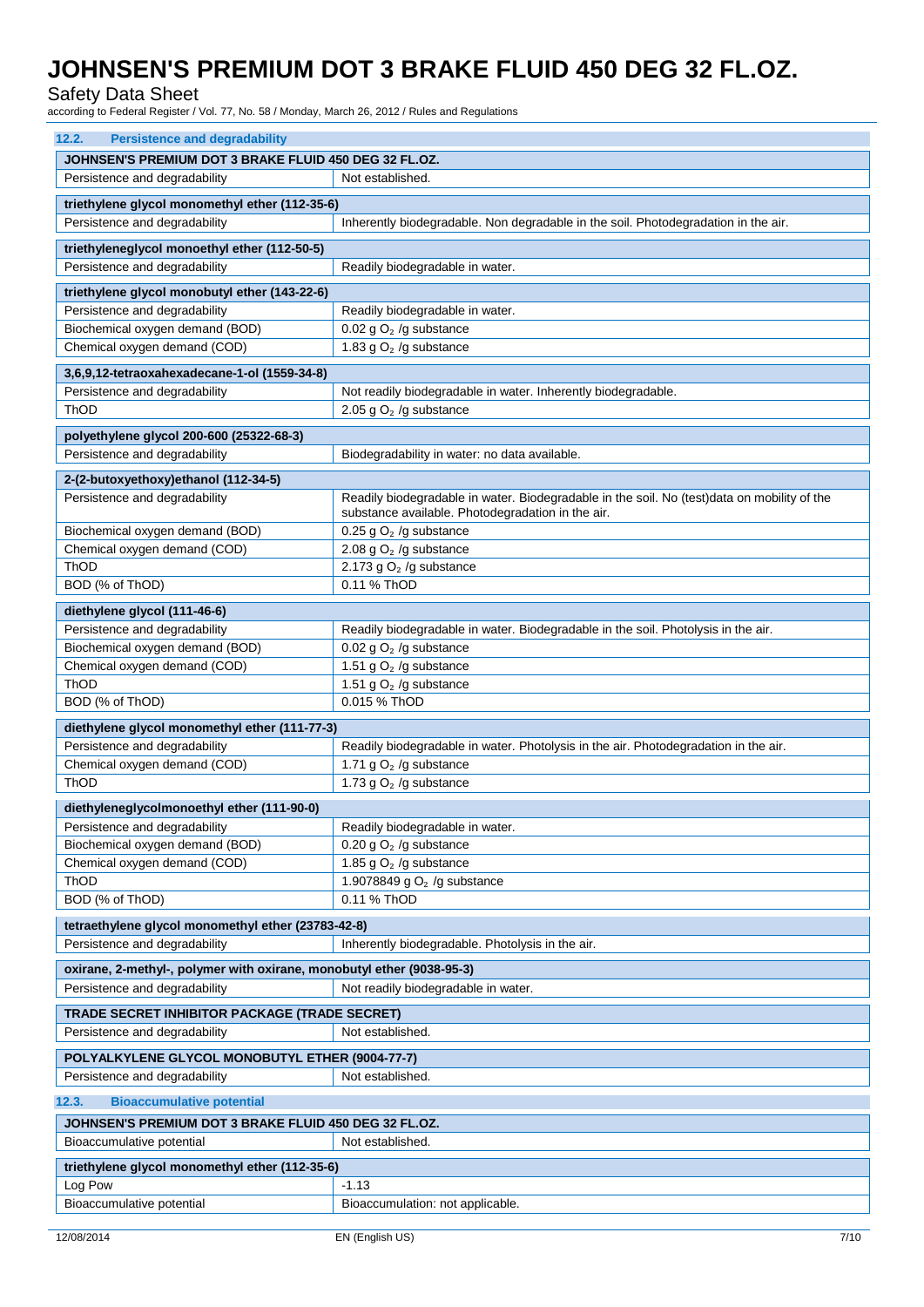Safety Data Sheet

according to Federal Register / Vol. 77, No. 58 / Monday, March 26, 2012 / Rules and Regulations

| triethyleneglycol monoethyl ether (112-50-5)                          |                                                                                                                                                                                                                              |  |
|-----------------------------------------------------------------------|------------------------------------------------------------------------------------------------------------------------------------------------------------------------------------------------------------------------------|--|
| Bioaccumulative potential                                             | Not bioaccumulative.                                                                                                                                                                                                         |  |
| triethylene glycol monobutyl ether (143-22-6)                         |                                                                                                                                                                                                                              |  |
| Log Pow                                                               | 0.51 (Experimental value)                                                                                                                                                                                                    |  |
| Bioaccumulative potential                                             | Low potential for bioaccumulation (Log Kow < 4).                                                                                                                                                                             |  |
| 3,6,9,12-tetraoxahexadecane-1-ol (1559-34-8)                          |                                                                                                                                                                                                                              |  |
| Log Pow                                                               | -0.26 (Calculated)                                                                                                                                                                                                           |  |
| Bioaccumulative potential                                             | Bioaccumulation: not applicable.                                                                                                                                                                                             |  |
| polyethylene glycol 200-600 (25322-68-3)                              |                                                                                                                                                                                                                              |  |
| Log Pow                                                               | $-1.2$                                                                                                                                                                                                                       |  |
| Bioaccumulative potential                                             | Bioaccumulation: not applicable.                                                                                                                                                                                             |  |
|                                                                       |                                                                                                                                                                                                                              |  |
| 2-(2-butoxyethoxy)ethanol (112-34-5)                                  |                                                                                                                                                                                                                              |  |
| BCF fish 1                                                            | 0.46 (QSAR)                                                                                                                                                                                                                  |  |
| Log Pow<br>Bioaccumulative potential                                  | 0.56 (Experimental value)<br>Low potential for bioaccumulation (Log Kow < 4).                                                                                                                                                |  |
|                                                                       |                                                                                                                                                                                                                              |  |
| diethylene glycol (111-46-6)                                          |                                                                                                                                                                                                                              |  |
| Log Pow                                                               | $-1.98$                                                                                                                                                                                                                      |  |
| Bioaccumulative potential                                             | Bioaccumulation: not applicable.                                                                                                                                                                                             |  |
| diethylene glycol monomethyl ether (111-77-3)                         |                                                                                                                                                                                                                              |  |
| Log Pow                                                               | $-1.14 - 0.68$                                                                                                                                                                                                               |  |
| Bioaccumulative potential                                             | Bioaccumulation: not applicable.                                                                                                                                                                                             |  |
| diethyleneglycolmonoethyl ether (111-90-0)                            |                                                                                                                                                                                                                              |  |
| Log Pow                                                               | $-1.19 - 0.08$                                                                                                                                                                                                               |  |
| Bioaccumulative potential                                             | Bioaccumulation: not applicable.                                                                                                                                                                                             |  |
| tetraethylene glycol monomethyl ether (23783-42-8)                    |                                                                                                                                                                                                                              |  |
| Log Pow                                                               | -0.6                                                                                                                                                                                                                         |  |
| Bioaccumulative potential                                             | Bioaccumulation: not applicable.                                                                                                                                                                                             |  |
| oxirane, 2-methyl-, polymer with oxirane, monobutyl ether (9038-95-3) |                                                                                                                                                                                                                              |  |
| Bioaccumulative potential                                             | Not bioaccumulative.                                                                                                                                                                                                         |  |
|                                                                       |                                                                                                                                                                                                                              |  |
| TRADE SECRET INHIBITOR PACKAGE (TRADE SECRET)                         |                                                                                                                                                                                                                              |  |
| Bioaccumulative potential                                             | Not established.                                                                                                                                                                                                             |  |
| POLYALKYLENE GLYCOL MONOBUTYL ETHER (9004-77-7)                       |                                                                                                                                                                                                                              |  |
| Bioaccumulative potential                                             | Not established.                                                                                                                                                                                                             |  |
| 12.4.<br><b>Mobility in soil</b>                                      |                                                                                                                                                                                                                              |  |
|                                                                       |                                                                                                                                                                                                                              |  |
| triethylene glycol monomethyl ether (112-35-6)                        |                                                                                                                                                                                                                              |  |
| Surface tension                                                       | $0.0314$ N/m                                                                                                                                                                                                                 |  |
| 2-(2-butoxyethoxy)ethanol (112-34-5)                                  |                                                                                                                                                                                                                              |  |
| Surface tension                                                       | 0.034 N/m (25 °C)                                                                                                                                                                                                            |  |
| diethylene glycol (111-46-6)                                          |                                                                                                                                                                                                                              |  |
| Surface tension                                                       | 0.0485 N/m                                                                                                                                                                                                                   |  |
| diethylene glycol monomethyl ether (111-77-3)                         |                                                                                                                                                                                                                              |  |
| Surface tension                                                       | 0.035 N/m (25 °C)                                                                                                                                                                                                            |  |
|                                                                       |                                                                                                                                                                                                                              |  |
| diethyleneglycolmonoethyl ether (111-90-0)<br>Surface tension         | 0.032 N/m (25 $^{\circ}$ C)                                                                                                                                                                                                  |  |
|                                                                       |                                                                                                                                                                                                                              |  |
| <b>Other adverse effects</b><br>12.5.                                 |                                                                                                                                                                                                                              |  |
| Other information                                                     | : Avoid release to the environment.                                                                                                                                                                                          |  |
|                                                                       |                                                                                                                                                                                                                              |  |
| <b>SECTION 13: Disposal considerations</b>                            |                                                                                                                                                                                                                              |  |
| 13.1.<br><b>Waste treatment methods</b>                               |                                                                                                                                                                                                                              |  |
| Waste disposal recommendations                                        | Dispose in a safe manner in accordance with local/national regulations. Dispose of<br>contents/container to appropriate waste disposal facility, in accordance with local, regional,<br>national, international regulations. |  |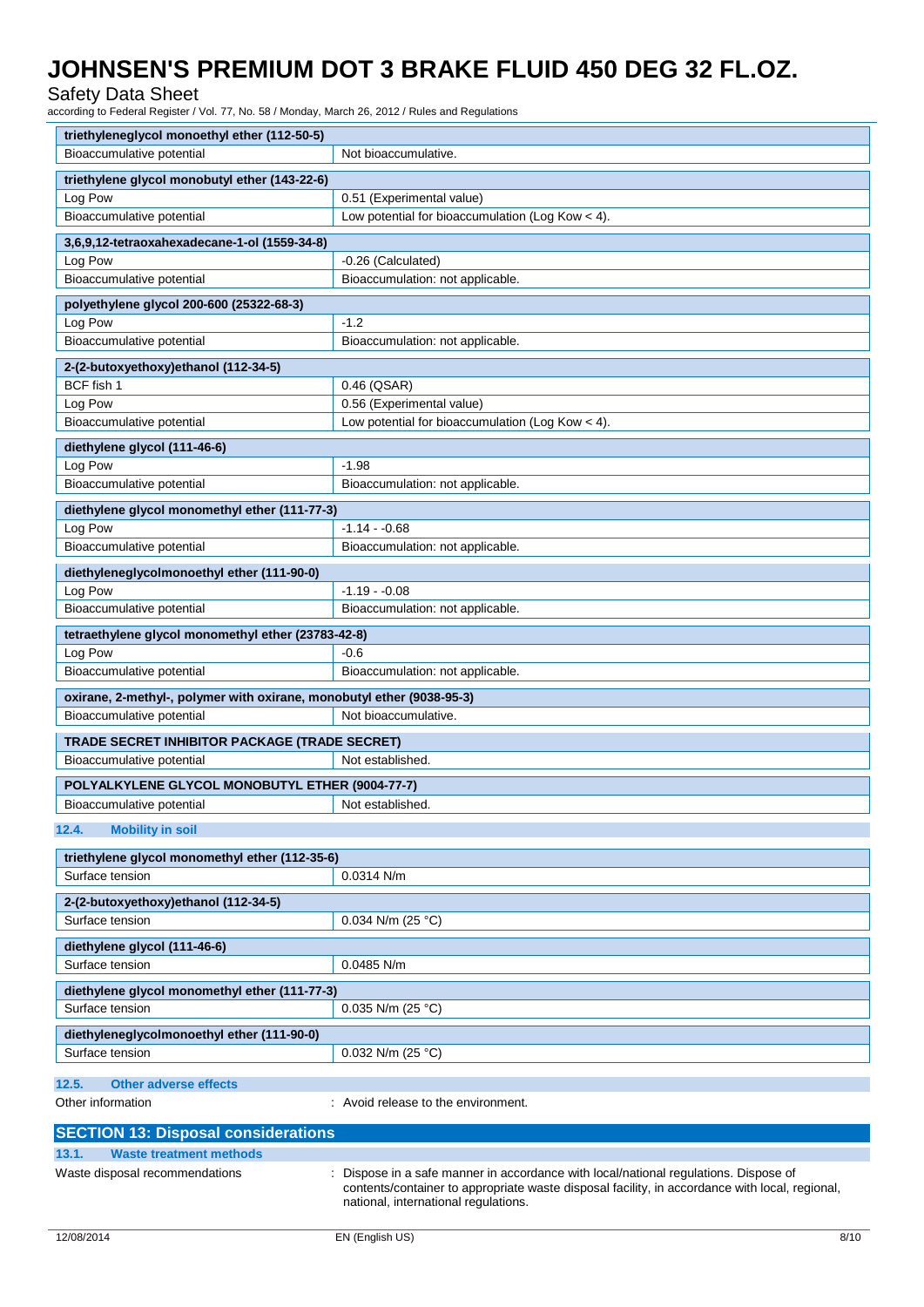Safety Data Sheet

according to Federal Register / Vol. 77, No. 58 / Monday, March 26, 2012 / Rules and Regulations

Ecology - waste materials **Example 20** and the environment.

| <b>SECTION 14: Transport information</b> | In accordance with ADR / RID / IMDG / IATA / ADN |
|------------------------------------------|--------------------------------------------------|
| US DOT (ground):                         | Not Regulated,                                   |
| ICAO/IATA (air):                         | Not Regulated,                                   |
| IMO/IMDG (water):                        | Not Regulated,                                   |

| 14.2.<br>UN proper shipping name |                                           |
|----------------------------------|-------------------------------------------|
| DOT Proper Shipping Name         | : Not Regulated                           |
| 14.3. Additional information     |                                           |
| Other information                | : No supplementary information available. |

#### **Overland transport**

No additional information available

#### **Transport by sea**

No additional information available

#### **Air transport**

No additional information available

| <b>SECTION 15: Regulatory information</b>             |                                                                                       |  |
|-------------------------------------------------------|---------------------------------------------------------------------------------------|--|
| <b>15.1. US Federal regulations</b>                   |                                                                                       |  |
| JOHNSEN'S PREMIUM DOT 3 BRAKE FLUID 450 DEG 32 FL.OZ. |                                                                                       |  |
| SARA Section 311/312 Hazard Classes                   | Delayed (chronic) health hazard<br>Immediate (acute) health hazard                    |  |
| 2-(2-butoxyethoxy)ethanol (112-34-5)                  |                                                                                       |  |
| SARA Section 311/312 Hazard Classes                   | Immediate (acute) health hazard<br>Delayed (chronic) health hazard<br>Reactive hazard |  |

# **15.2. International regulations**

**CANADA**

### **2-(2-butoxyethoxy)ethanol (112-34-5)**

| Listed on the Canadian DSL (Domestic Sustances List) |                                                                                                                          |
|------------------------------------------------------|--------------------------------------------------------------------------------------------------------------------------|
| <b>WHMIS Classification</b>                          | Class B Division 3 - Combustible Liquid<br>Class D Division 2 Subdivision B - Toxic material causing other toxic effects |

### **EU-Regulations**

No additional information available

### **Classification according to Regulation (EC) No. 1272/2008 [CLP]**

#### **Classification according to Directive 67/548/EEC or 1999/45/EC**

Repr.Cat.3; R63 Xi; R41 Full text of R-phrases: see section 16

# **15.2.2. National regulations**

No additional information available

#### **15.3. US State regulations**

No additional information available

| <b>SECTION 16: Other information</b> |                     |
|--------------------------------------|---------------------|
| Indication of changes                | Revision - See : *. |
| Other information                    | : None.             |